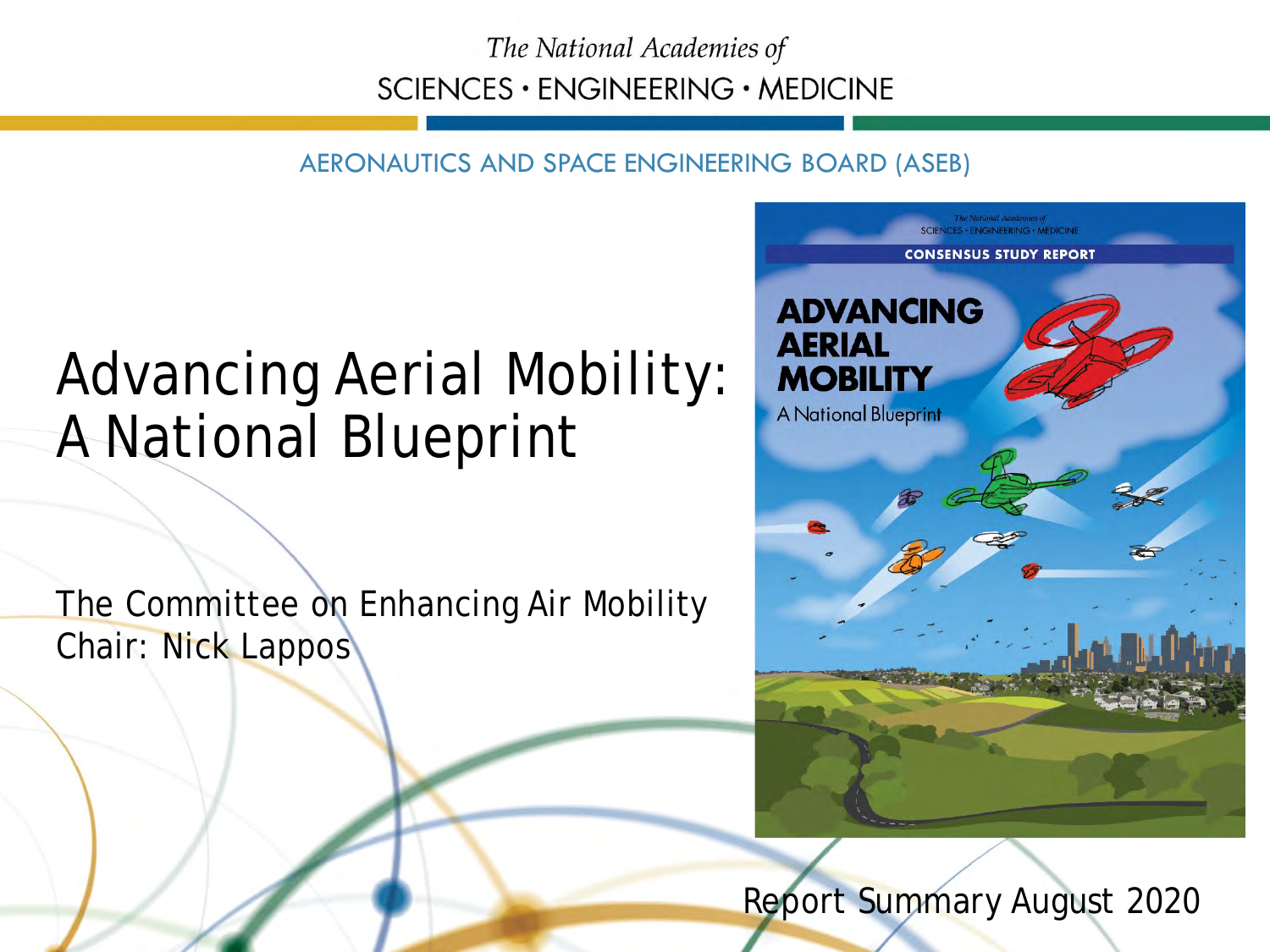# Outline of this Debriefing

- Committee Tasking and Committee Activities
- The Committee's Vision for Advanced Aerial Mobility
- Recommendations to Achieve this Vision



COMMITTEE ON ENHANCING AIR MOBILITY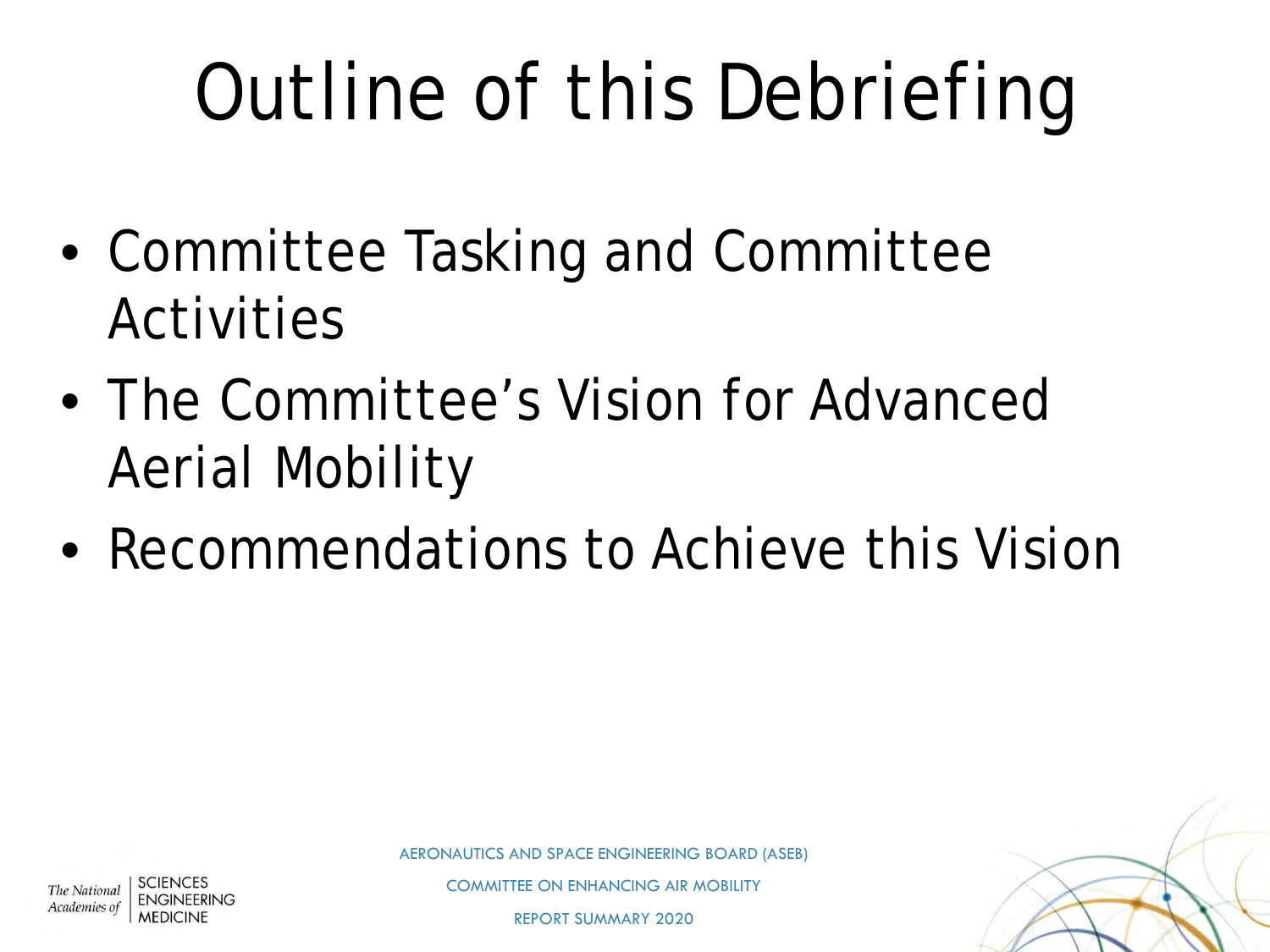# Committee Statement of Task

**Prepare a report** that will:

o Develop and **discuss a recommended national vision** for UAM.

o Identify and prioritize by group the **key technical, economic, regulatory, and policy barriers** to achieve the vision.

o **Assess the potential impact of highly entrepreneurial approaches**, including those that could be implemented by non-aviation industry entrants, in achieving the vision.

o **Recommend key research projects** that NASA, other government agencies, industry, and academia could employ to overcome the barriers and facilitate likely approaches to achieving the vision.

o **Assess the potential and benefit for a public-private partnership in**  addressing the technical, economic, regulatory, policy, and other related (e.g., urban planning) requirements.



AERONAUTICS AND SPACE ENGINEERING BOARD (ASEB)

COMMITTEE ON ENHANCING AIR MOBILITY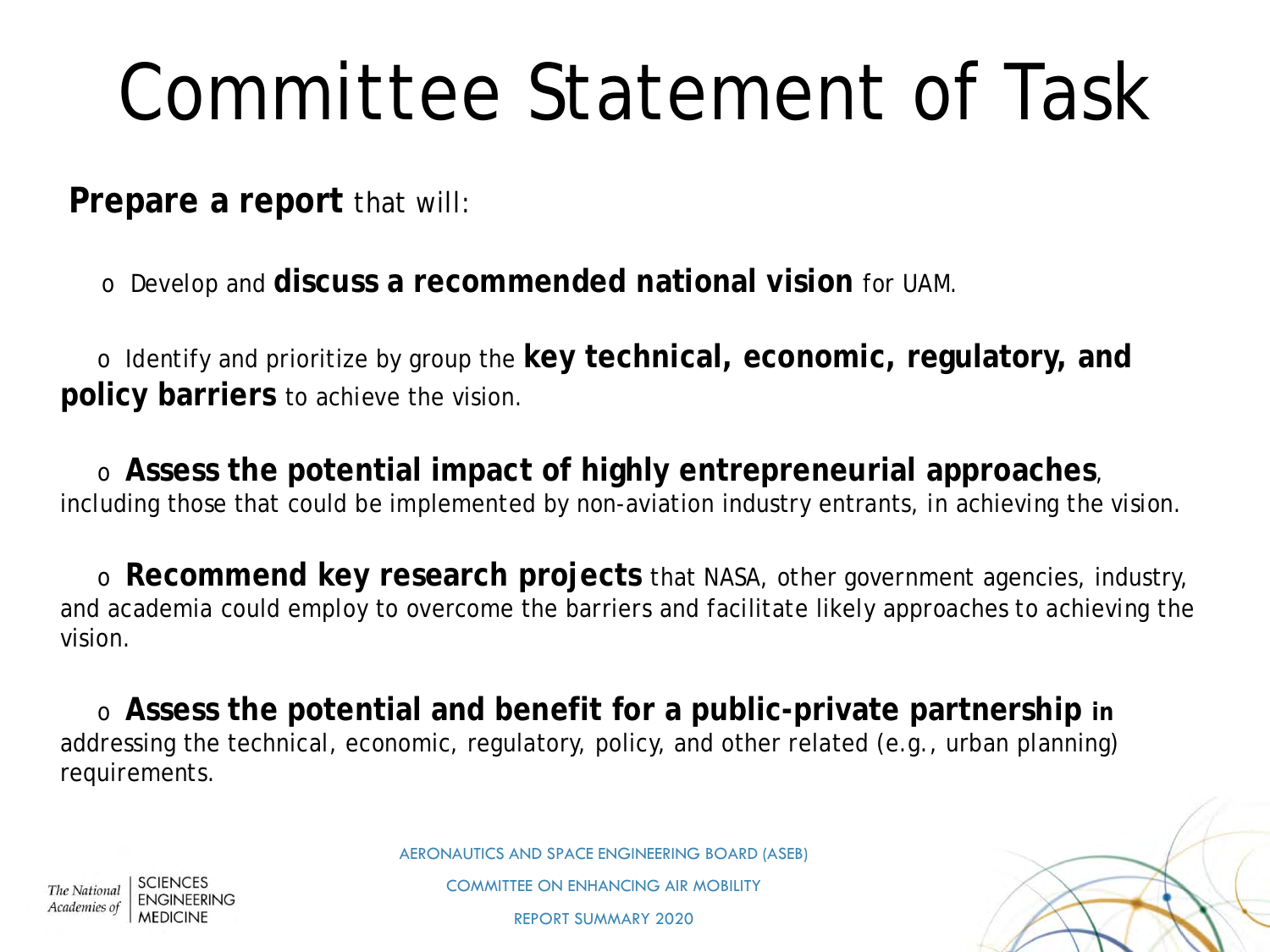## Committee Members

#### COMMITTEE ON ENHANCING AIR MOBILITY

- Nicholas D. Lappos, Chair, Sikorsky Aircraft (Lockheed Martin)
- Ella M. Atkins, University of Michigan
- James G. Bellingham, Woods Hole Oceanographic Institution
- Atherton A. Carty, Lockheed Martin Corporation
- Daniel DeLaurentis, Purdue University
- Nancy G. Leveson, Massachusetts Institute of Technology
- George Ligler, GTL Associates
- Lourdes Quintana Maurice, DLM Globala Strategies
- Paul E. McDuffee, Boeing
- Vineet Mehta, AIRXOS (a GE Venture)
- Constantine Samaras, Carnegie Mellon University
- Peter Shannon, Radius Capital



AERONAUTICS AND SPACE ENGINEERING BOARD (ASEB)

The National Academies of

COMMITTEE ON ENHANCING AIR MOBILITY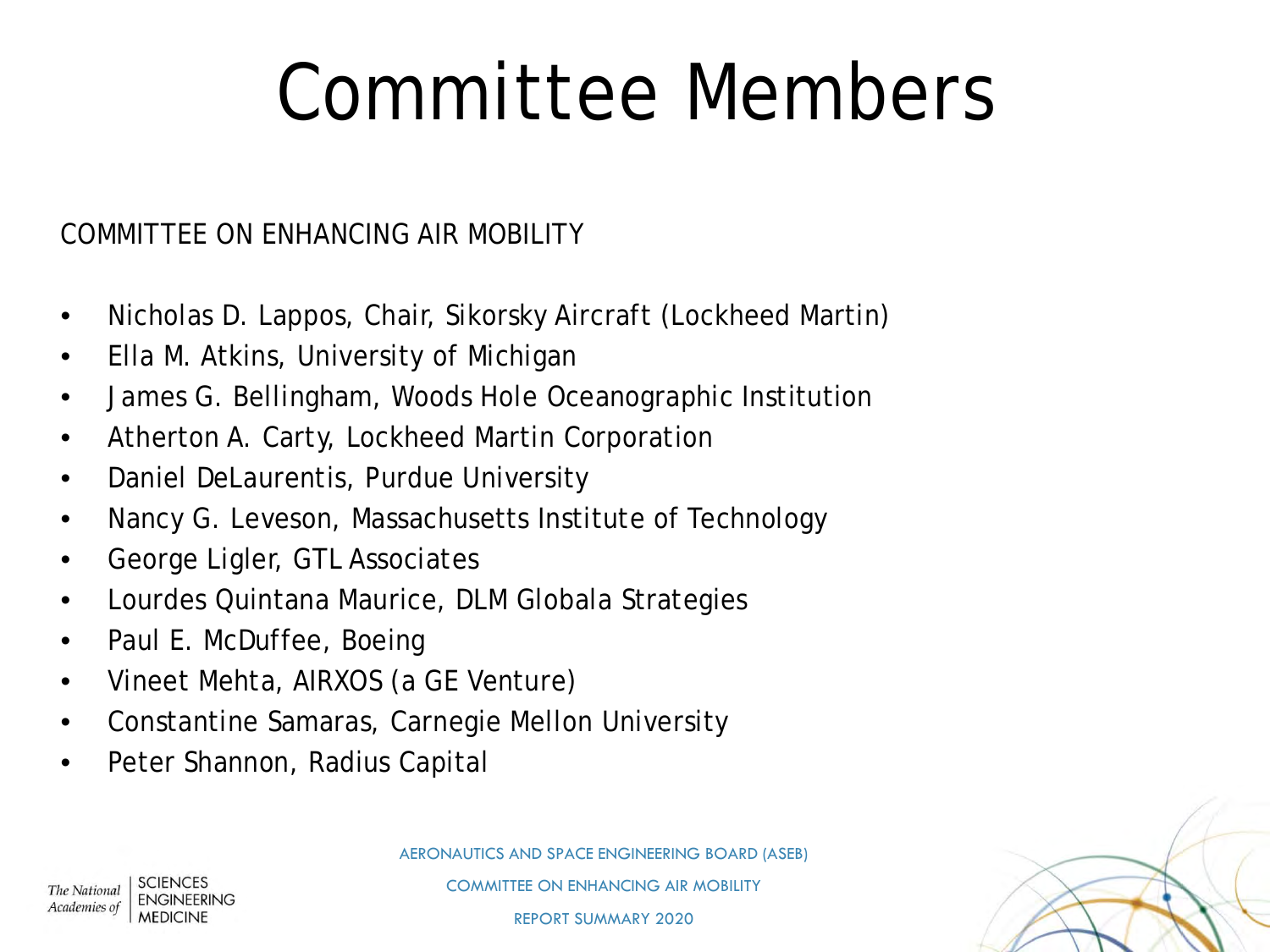# Limited Case: Urban Air Mobility

ADVANCED AERIAL MOBILITY SERVICE POSSIBILITIES URBAN AIR MOBILITY (UAM) IS JUST ONE APPLICATION



Proprietary and Confidential

AERONAUTICS AND SPACE ENGINEERING BOARD (ASEB)

COMMITTEE ON ENHANCING AIR MOBILITY

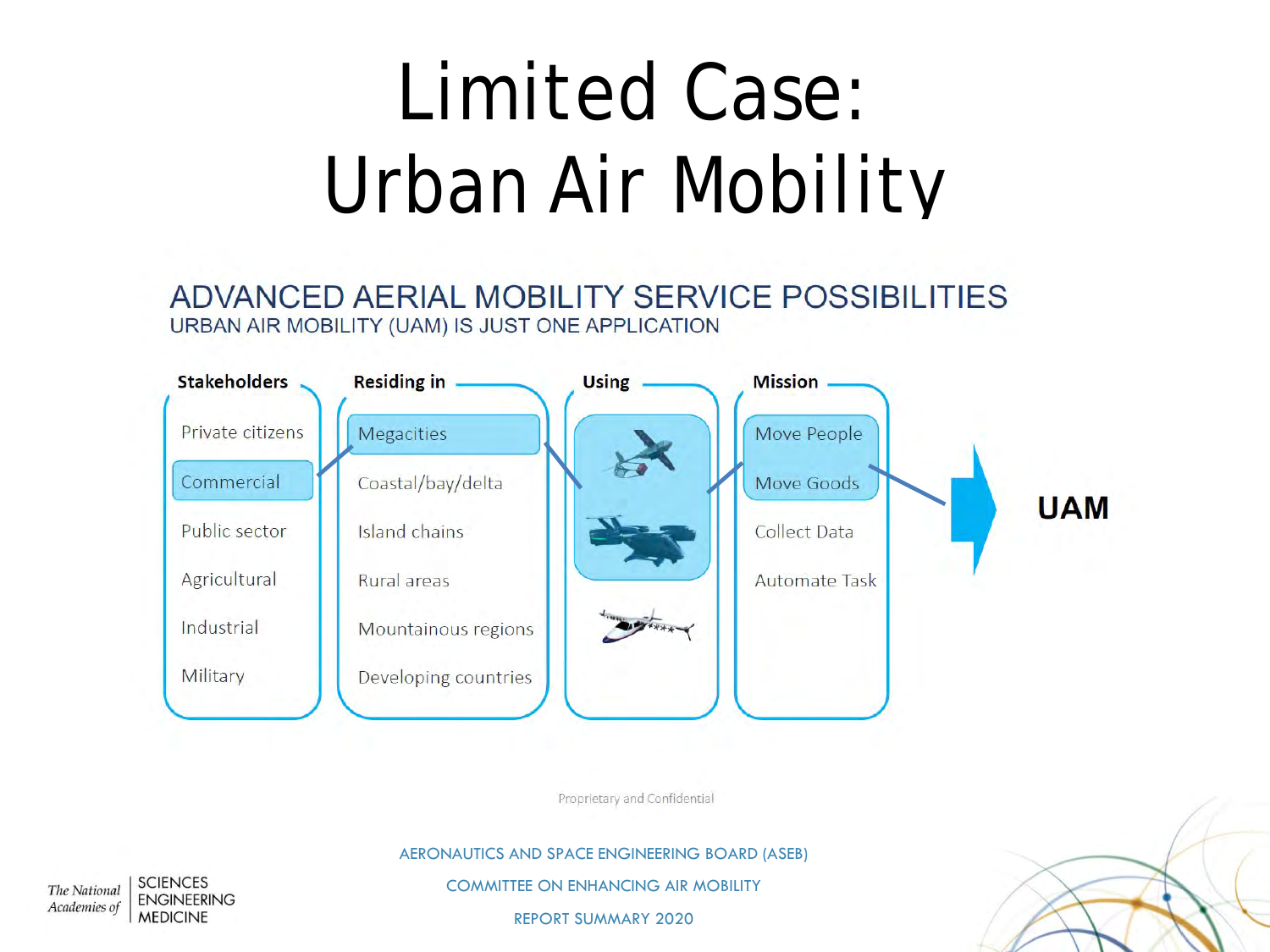# General Case: Advanced Aerial Mobility

ADVANCED AERIAL MOBILITY SERVICE POSSIBILITIES URBAN AIR MOBILITY (UAM) IS JUST ONE APPLICATION



Proprietary and Confidential

AERONAUTICS AND SPACE ENGINEERING BOARD (ASEB)

**SCIENCES** The National **ENGINEERING** Academies of **MEDICINE** 

COMMITTEE ON ENHANCING AIR MOBILITY

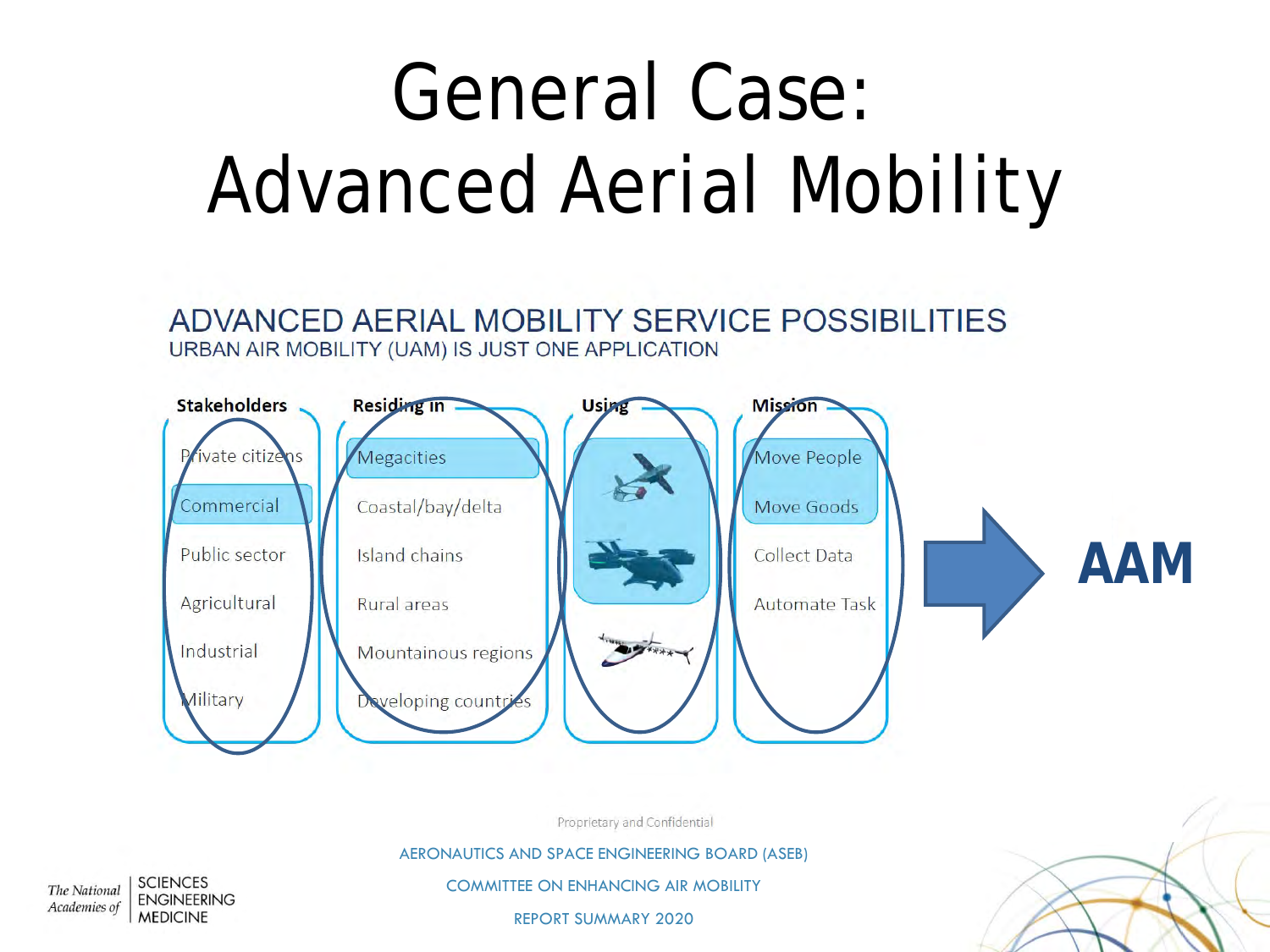#### ASSUMPTIONS AND GUIDING PRINCIPLES

Guiding principles (selected examples)

- Safety is the highest priority consideration
- Social acceptance is a key factor extending beyond the technical attributes of the system
- Cyber-physical security plays a critical role in safety, resilience and public trust
- We cannot know today the full set of applications for which end customers will leverage AAM
- Infrastructure plays a key role in AAM deployments

#### Execution dynamics (selected examples)

- Innovation and capital will rapidly respond if provided clarity from regulators
- Expect new capabilities to deploy in phases
- Private industry will exploit and apply each capability into numerous unforeseen areas to create value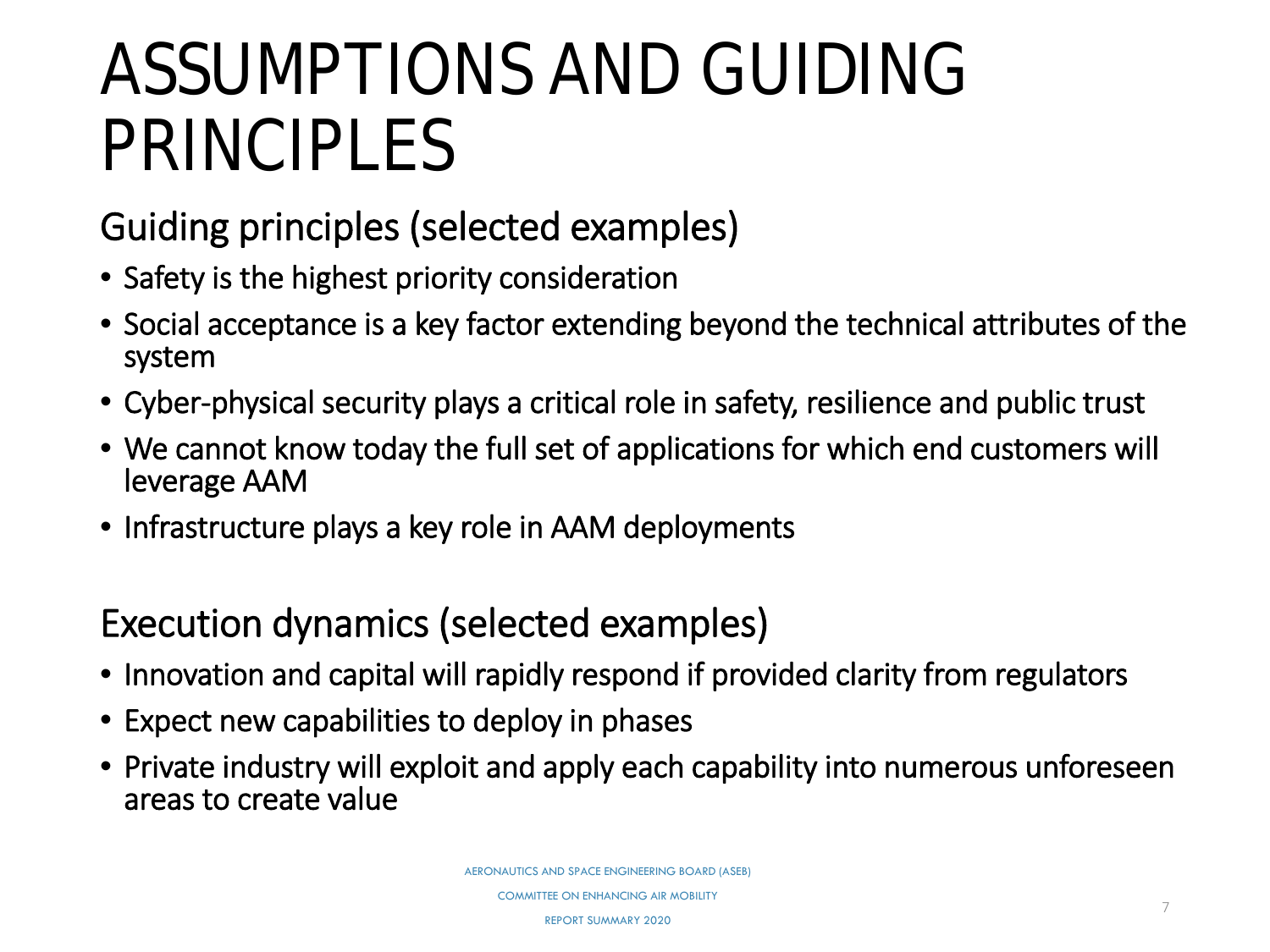# The Ultimate Vision for Advanced Aerial Mobility

The committee envisions that the Nation can achieve an advanced aerial mobility system that can:

- **Support high-scale flight operations** for a number applications
- **Shared airspace occupied by many classes of vehicles**, separated by networking technologies
- **Use a variety of vehicles**, developed by both new entrants and well-established entities
- **Carry passengers and/or cargo**
- **Operate both in metropolitan or rural areas**
- **Maintain the highest level of safety** as expected of the National Airspace System
- **Inherently Flexible**
- **Environmentally responsible**
- Capable of **All-Weather Operations**





The National Academies of

COMMITTEE ON ENHANCING AIR MOBILITY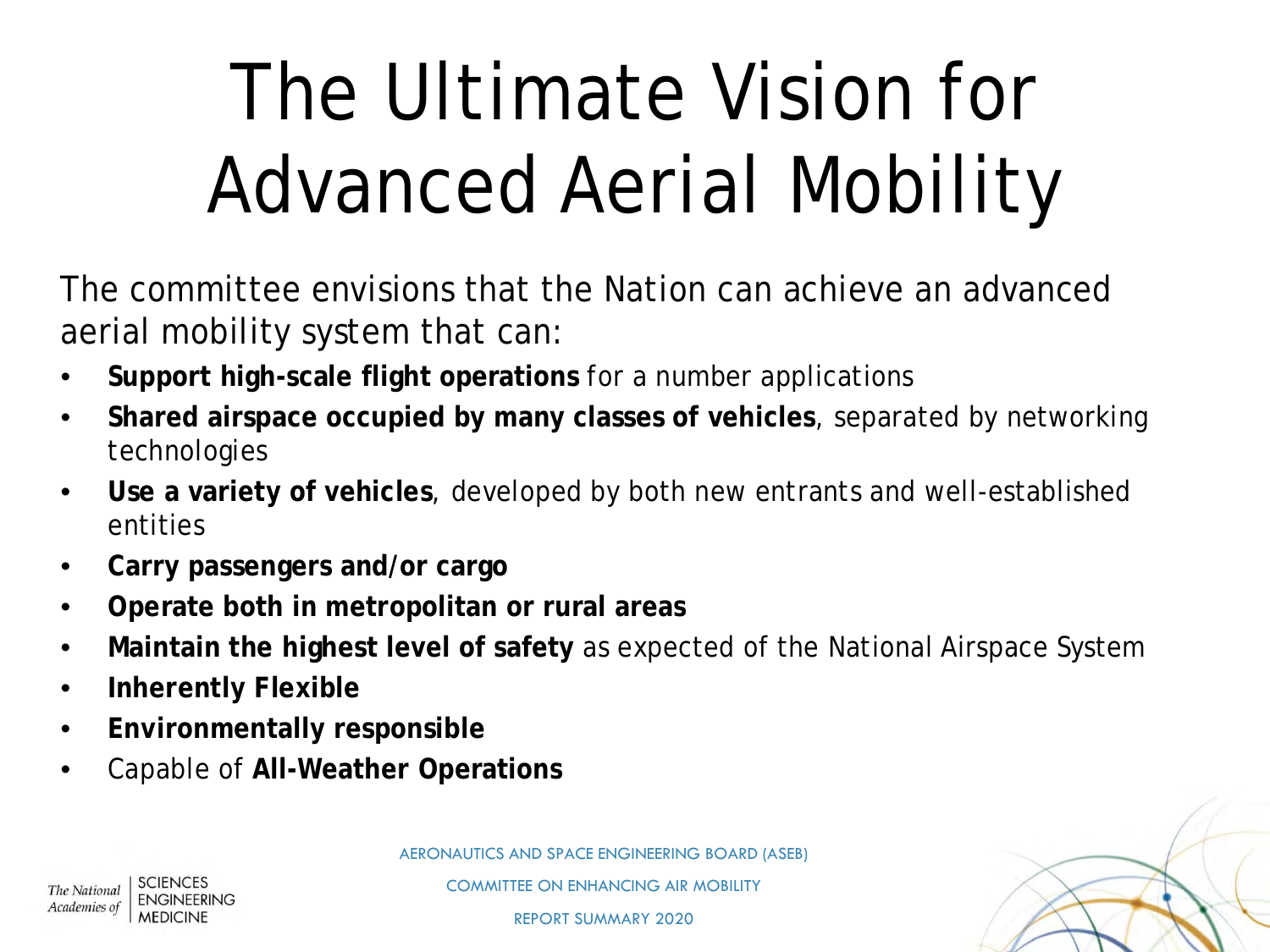### GAPS IN SYSTEM CHARACTERISTICS



Safety **Security** Resilience Air Traffic Management Today Reserves Communications and the Vision Integration of Autonomy **Scalability Flexibility** Infrastructure Airspace and Flight Data Air Vehicles

> AERONAUTICS AND SPACE ENGINEERING BOARD (ASEB) COMMITTEE ON ENHANCING AIR MOBILITY REPORT SUMMARY 2020

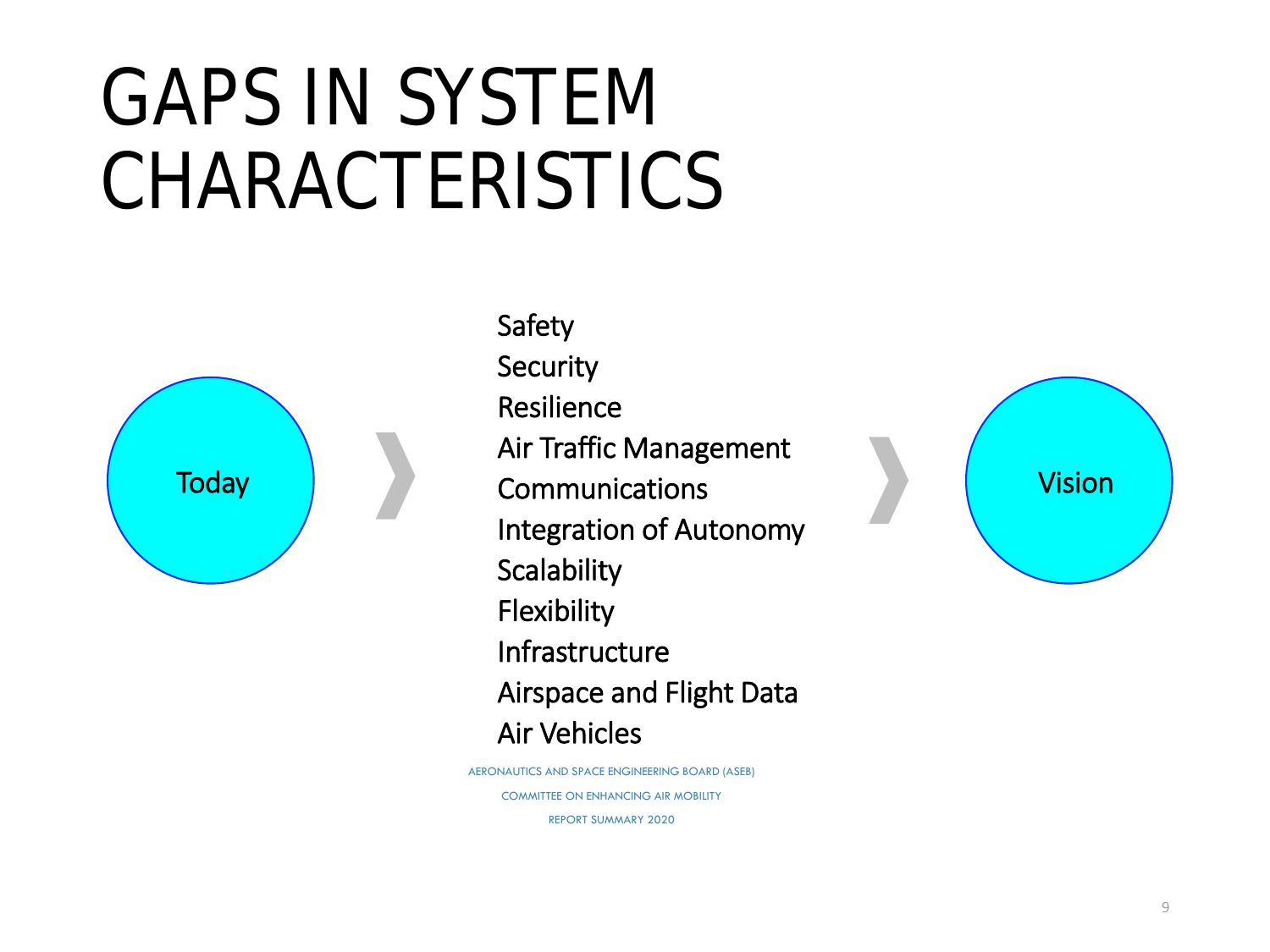## BARRIERS TO EXECUTION



Working together Societal acceptance Regulations Environment Economics <> market fit



AERONAUTICS AND SPACE ENGINEERING BOARD (ASEB) COMMITTEE ON ENHANCING AIR MOBILITY REPORT SUMMARY 2020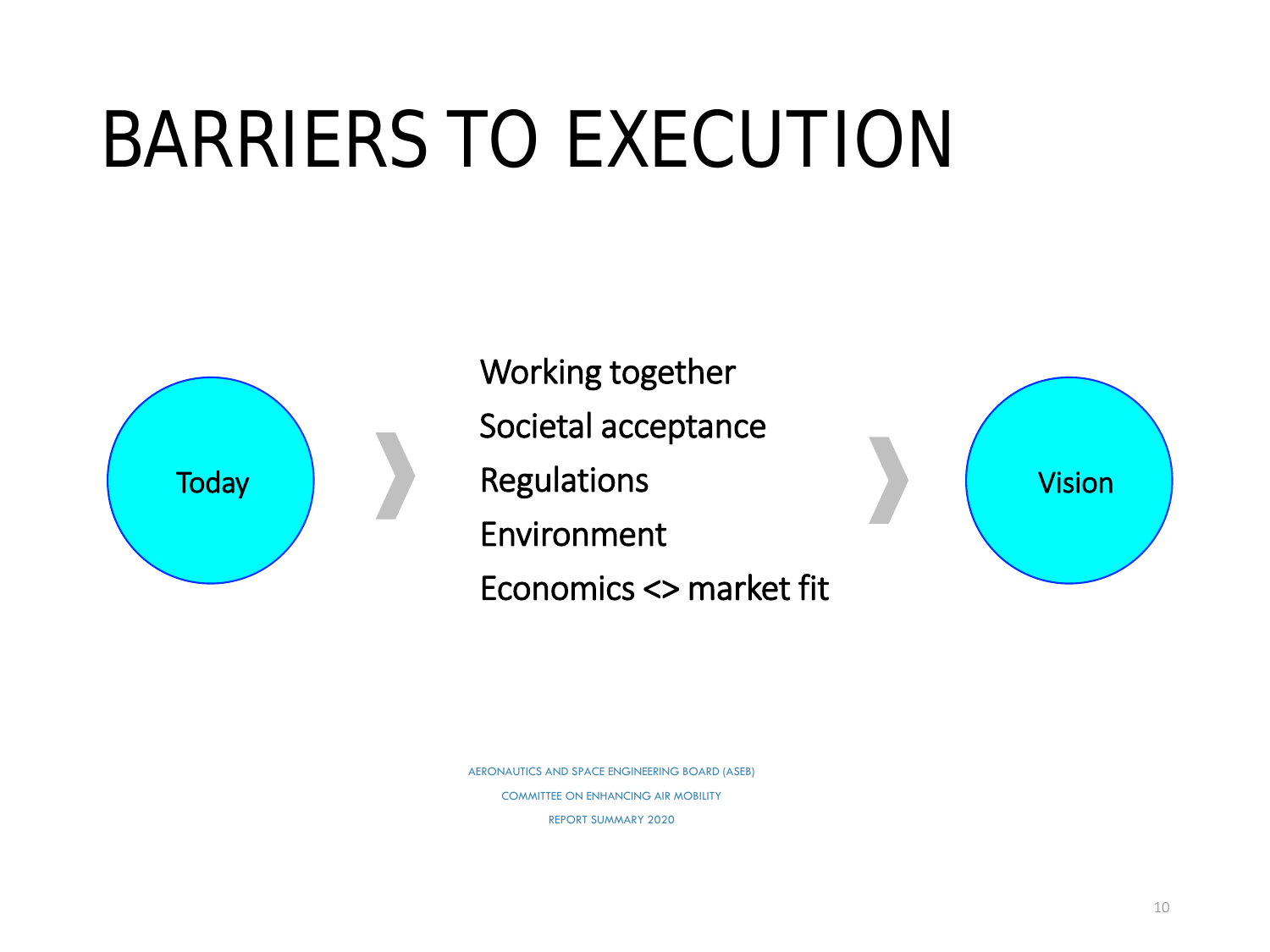## CAPABILITY MILESTONES FORM A ROADMAP



**Increasing complexity, density, automation, and capability**

AERONAUTICS AND SPACE ENGINEERING BOARD (ASEB)

COMMITTEE ON ENHANCING AIR MOBILITY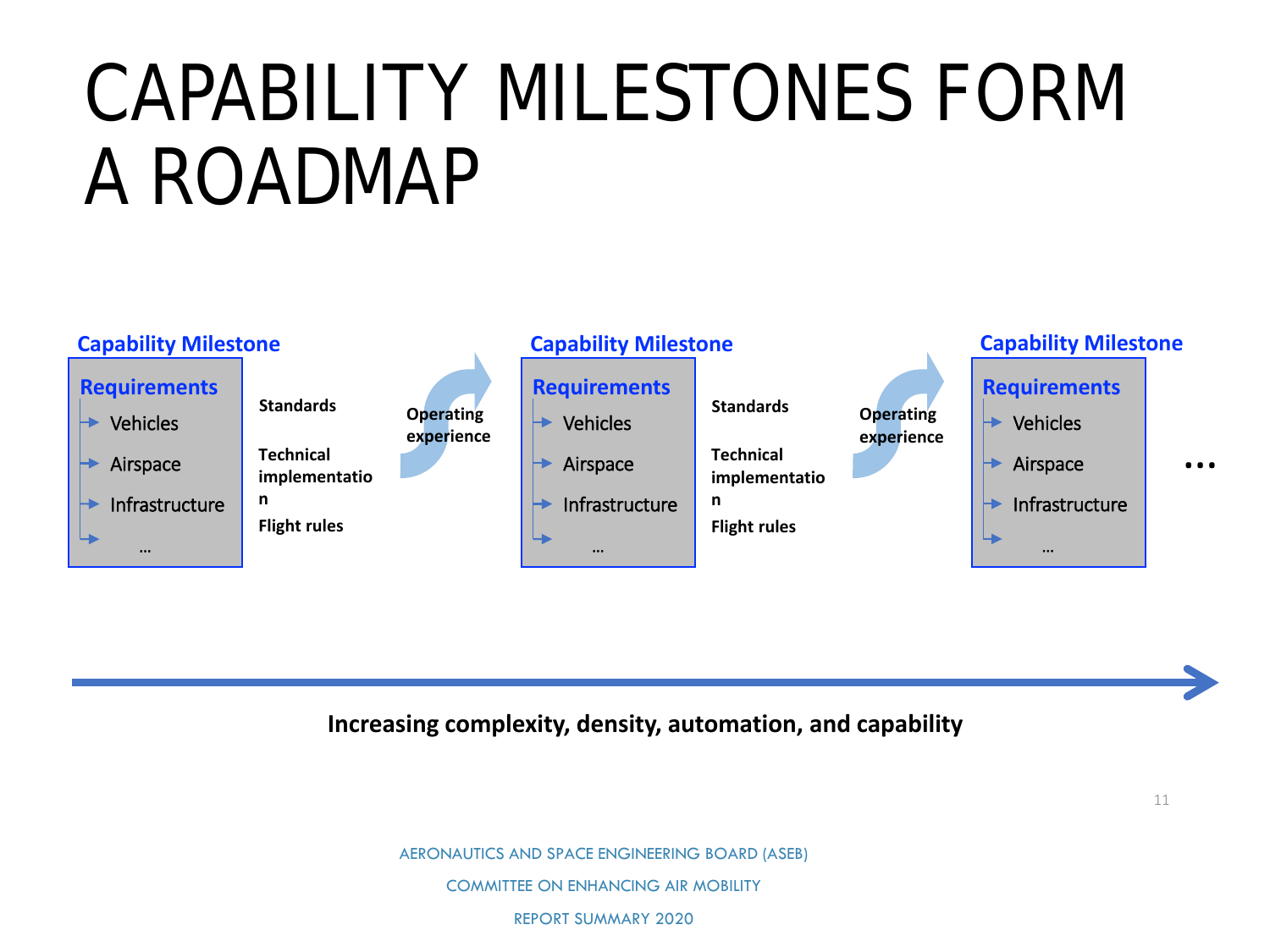# American Leadership Potential

- **The US is poised to continue its leadership** in the development of new aviation technology
- The committee has heard from a broad cross-section of industry experts: it is clear that **this market is geared for massive and rapid evolution if the regulatory framework is there to support it**
- **US industry possesses the resources, capital, and capability** to execute on addressing the challenges posed by implementation of advanced aerial mobility at increasing levels of complexity and density.
- **U.S. leadership in advanced aerial mobility is in no way assured,** despite our strong legacy in aerospace. The new technologies enabling advanced air mobility are widespread across developed and developing countries, drawn in many case to their lack of regulatory frameworks. Their fundamental nature lowers the barrier to entry, despite the complex systems engineering involved.

AERONAUTICS AND SPACE ENGINEERING BOARD (ASEB)

The National Academies of

COMMITTEE ON ENHANCING AIR MOBILITY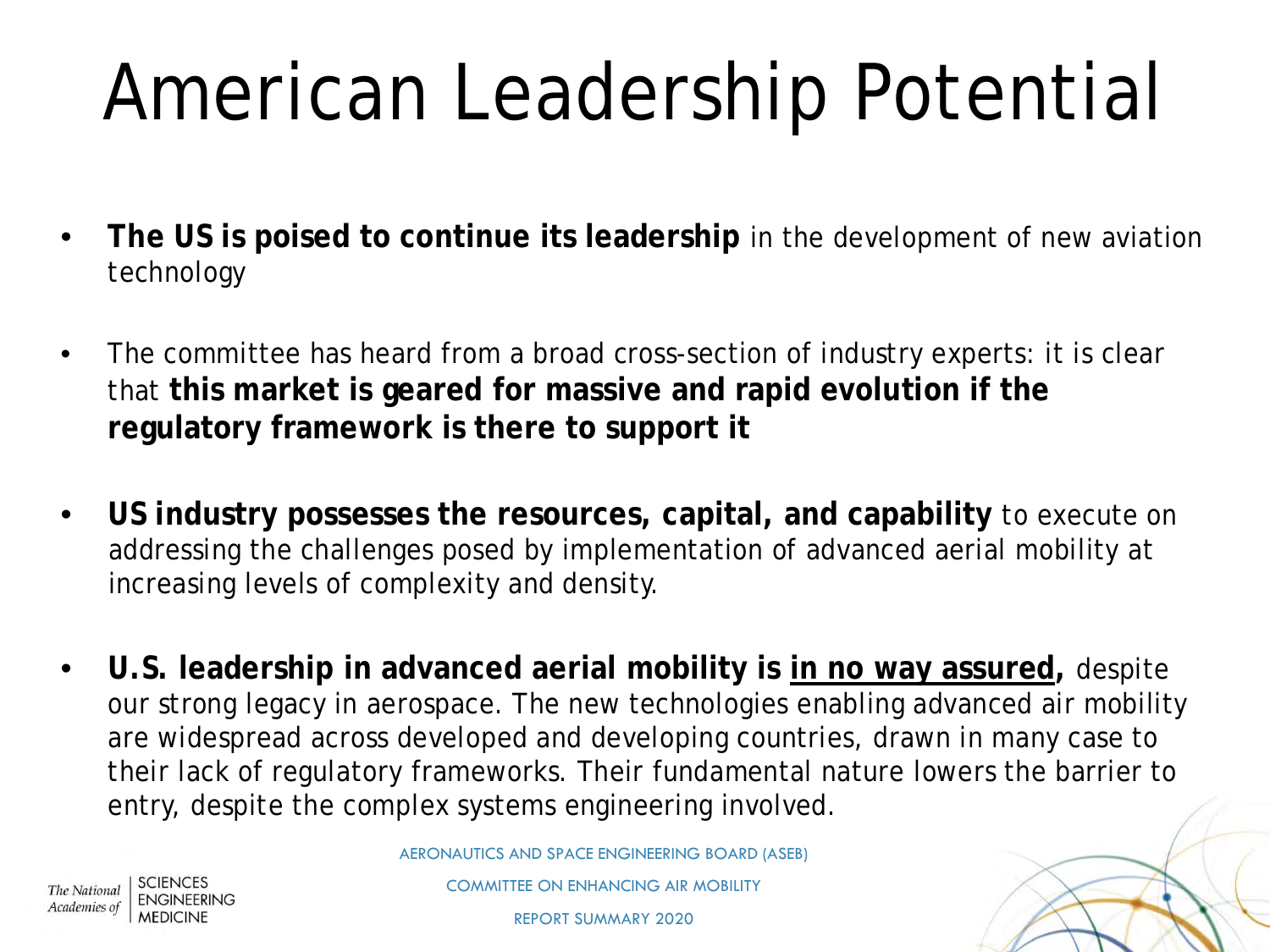### COMMITTEE RECOMMENDATIONS

**Process to facilitate progress and collaboration**

**Form a Coordinated, Joint National AAM Plan Prepare the National Airspace System to Integrate AAM Use the NASA Grand Challenge to Formalize Best Practices Establish Public-Private Partnerships**

#### **Forward-looking applied research**

**Research to Address Societal Impact Address Safety in Software Intensive Systems Develop Cybersecurity Applied to AAM Develop Certification Techniques for AAM Research and Develop Contingency Management Establish Data Protocol Standards**

**Facilitating near-term execution and U.S. competitive advantage Develop the Marketplace for First Adopters Create AAM Test Facilities**

AERONAUTICS AND SPACE ENGINEERING BOARD (ASEB)

COMMITTEE ON ENHANCING AIR MOBILITY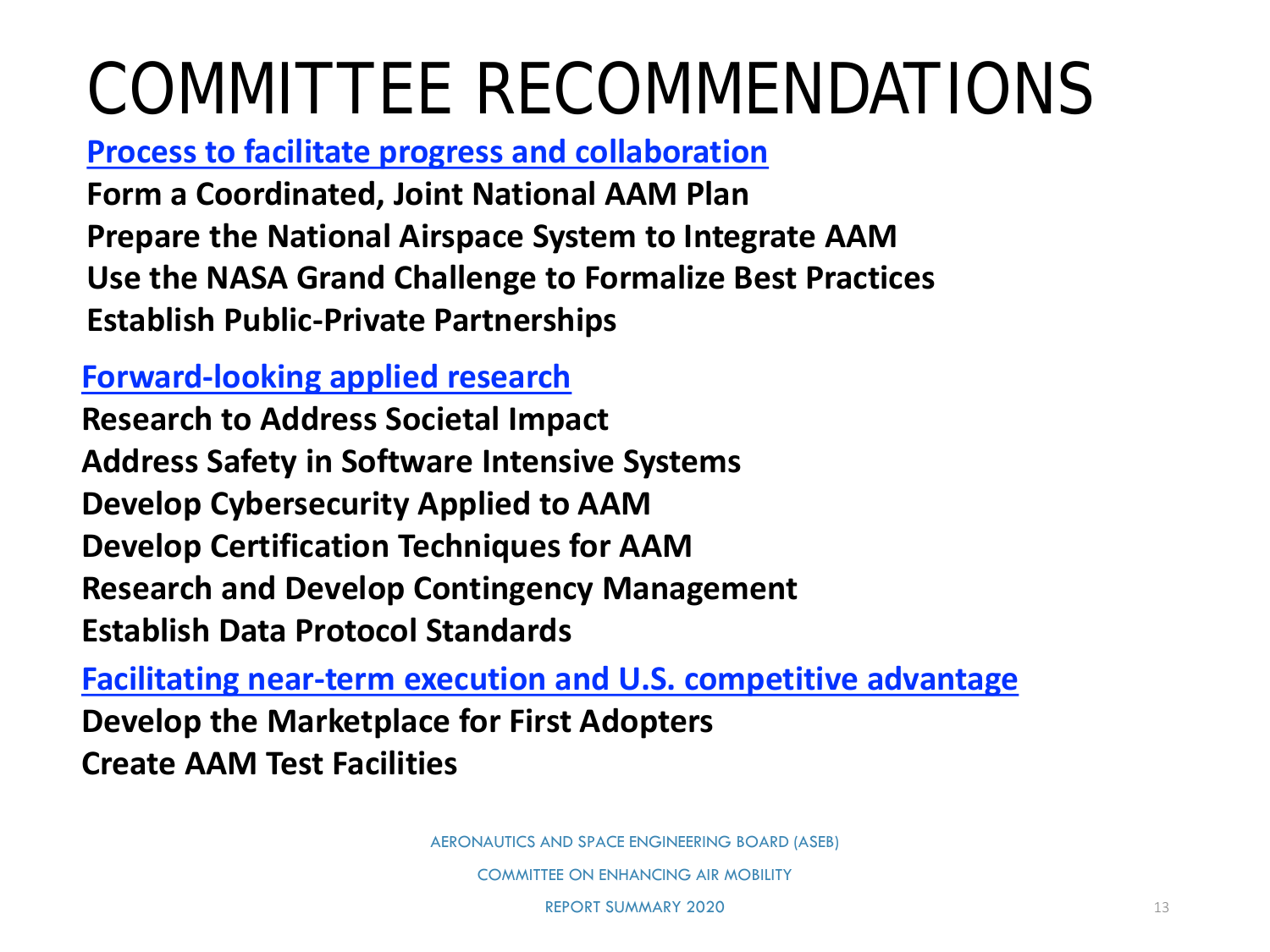## In Sum

In the development of these new technologies, what the committee recommends is **strong and knowledgeable government regulatory establishment, with FAA, DOD and NASA technologists who are prepared to lead** with guidelines. What is needed to assure continued U.S. leadership **is a clear statement of national will, and a clear master plan and national commitment** to execute it.



COMMITTEE ON ENHANCING AIR MOBILITY

REPORT SUMMARY 2020

The National Academies of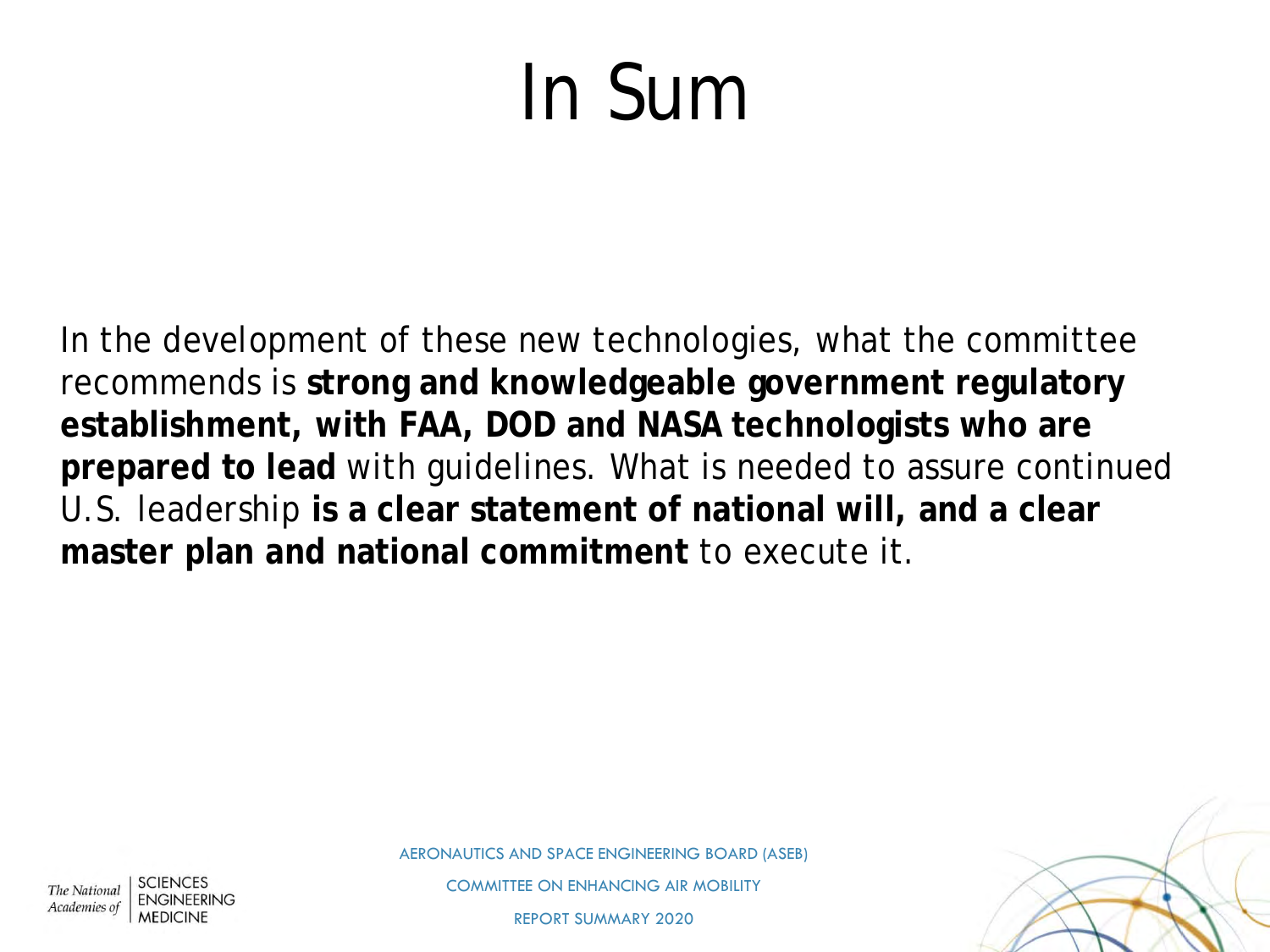# Call to Action

In order to implement the recommendations of The National Academies report of 2/2020, "Advancing Aerial Mobility," direction and funds are provided to:

- NASA and the FAA, to form a team of Government and Industry experts, to prepare an AAM/UAM Master Plan for the United States by the end of 2020.
- FAA and NASA, working in conjunction with Industry experts, to begin the design and development of a scalable, digital ATM Network that can integrate AAM/UAM into the 21st century NAS



COMMITTEE ON ENHANCING AIR MOBILITY